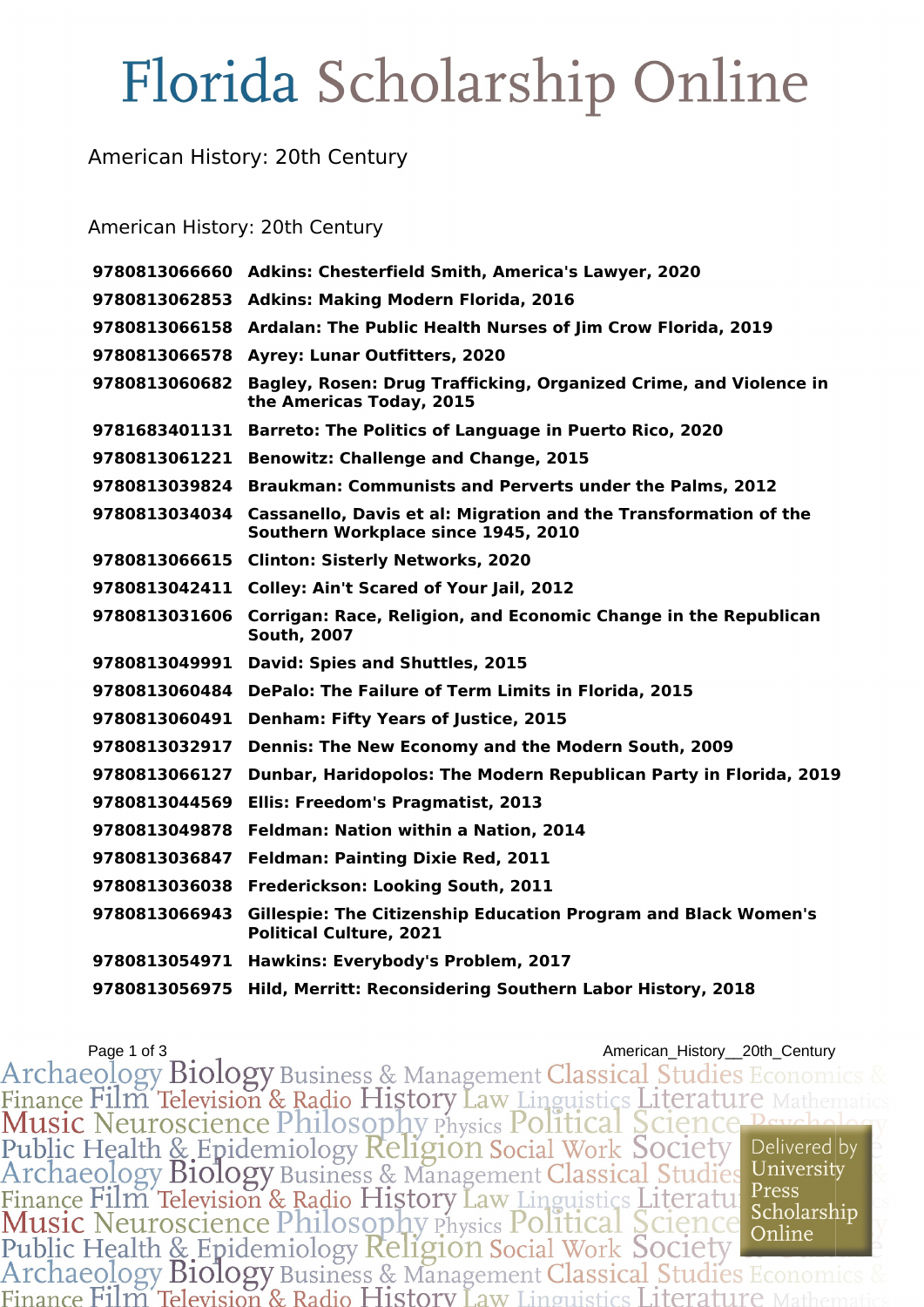## Florida Scholarship Online

| 9780813034652 | Huibregtse: American Railroad Labor and the Genesis of the New<br>Deal, 1919-1935, 2010                              |
|---------------|----------------------------------------------------------------------------------------------------------------------|
| 9780813032658 | <b>Humphreys: Francis Butler Simkins, 2008</b>                                                                       |
| 9780813041926 | Jones: The Past Is a Moving Picture, 2012                                                                            |
| 9780813034850 | Kallina Jr.: Kennedy v. Nixon, 2010                                                                                  |
| 9780813044811 | Knight: Tropic of Hopes, 2013                                                                                        |
| 9780813049076 | Koistinen: Confronting Decline, 2013                                                                                 |
| 9781683400400 | Lindskoog: Detain and Punish, 2018                                                                                   |
| 9780813054261 | Mason, Morgan: The Liberal Consensus Reconsidered, 2017                                                              |
| 9780813049243 | <b>McKinley: Stinking Stones and Rocks of Gold, 2014</b>                                                             |
| 9780813034867 | McMullen: Strike!, 2010                                                                                              |
| 9780813034898 | Mello: New York Longshoremen, 2010                                                                                   |
| 9780813039855 | Miller: Hard Labor and Hard Time, 2012                                                                               |
| 9780813056319 | <b>Nelson: How the New Deal Built Florida Tourism, 2019</b>                                                          |
| 9780813042077 | <b>Ortiz: Veterans' Policies, Veterans' Politics, 2012</b>                                                           |
| 9780813054254 | <b>Pleasants: Home Front, 2017</b>                                                                                   |
| 9780813049939 | <b>Poucher: State of Defiance, 2014</b>                                                                              |
| 9780813044859 | R. Colburn: From Yellow Dog Democrats to Red State Republicans,<br>2013                                              |
| 9780813056524 | Rose, Biles: The President and American Capitalism Since 1945, 2017                                                  |
| 9780813054322 | <b>Spriggs: Voices of Civil Rights Lawyers, 2017</b>                                                                 |
| 9780813060767 | <b>Stefani: Unlikely Dissenters, 2015</b>                                                                            |
| 9780813032399 | <b>Strain: Burning Faith, 2008</b>                                                                                   |
| 9780813049922 | Swindall: The Path to the Greater, Freer, Truer World, 2014                                                          |
| 9780813049205 | Taylor: The Life and Lies of Paul Crouch, 2014                                                                       |
| 9780813041889 | <b>Twigg: The Politics of Disaster, 2012</b>                                                                         |
|               | 9780813061078 Venters: No Jim Crow Church, 2015                                                                      |
|               | 9780813056913 Watkins III: Queering the Redneck Riviera, 2018                                                        |
|               | 9780813060606 Weatherford, Florida Commission on the Status of Women<br><b>Foundation: They Dared to Dream, 2015</b> |
| 9780813066608 | <b>Wendt: The Daughters of the American Revolution and Patriotic</b><br>Memory in the Twentieth Century, 2020        |
| 9780813056272 | Young: Robert R. Church Jr. and the African American Political<br>Struggle, 2019                                     |

Page 2 of 3<br>Archaeology Biology Business & Management Classical Studies Economics & Finance Film Television & Radio History Law Linguistics Literature Mathematics<br>Music Neuroscience Philosophy Physics Political Science Peychology<br>Public Health & Epidemiology Religion Social Work Society<br>Archaeology Biolog Finance Film Television & Radio History Law Linguistics Literature Press<br>Music Neuroscience Philosophy Physics Political Science Scholarship<br>Public Health & Epidemiology Religion Social Work Society<br>Archaeology Biology Bus Finance Film Television & Radio History Law Linguistics Literature N